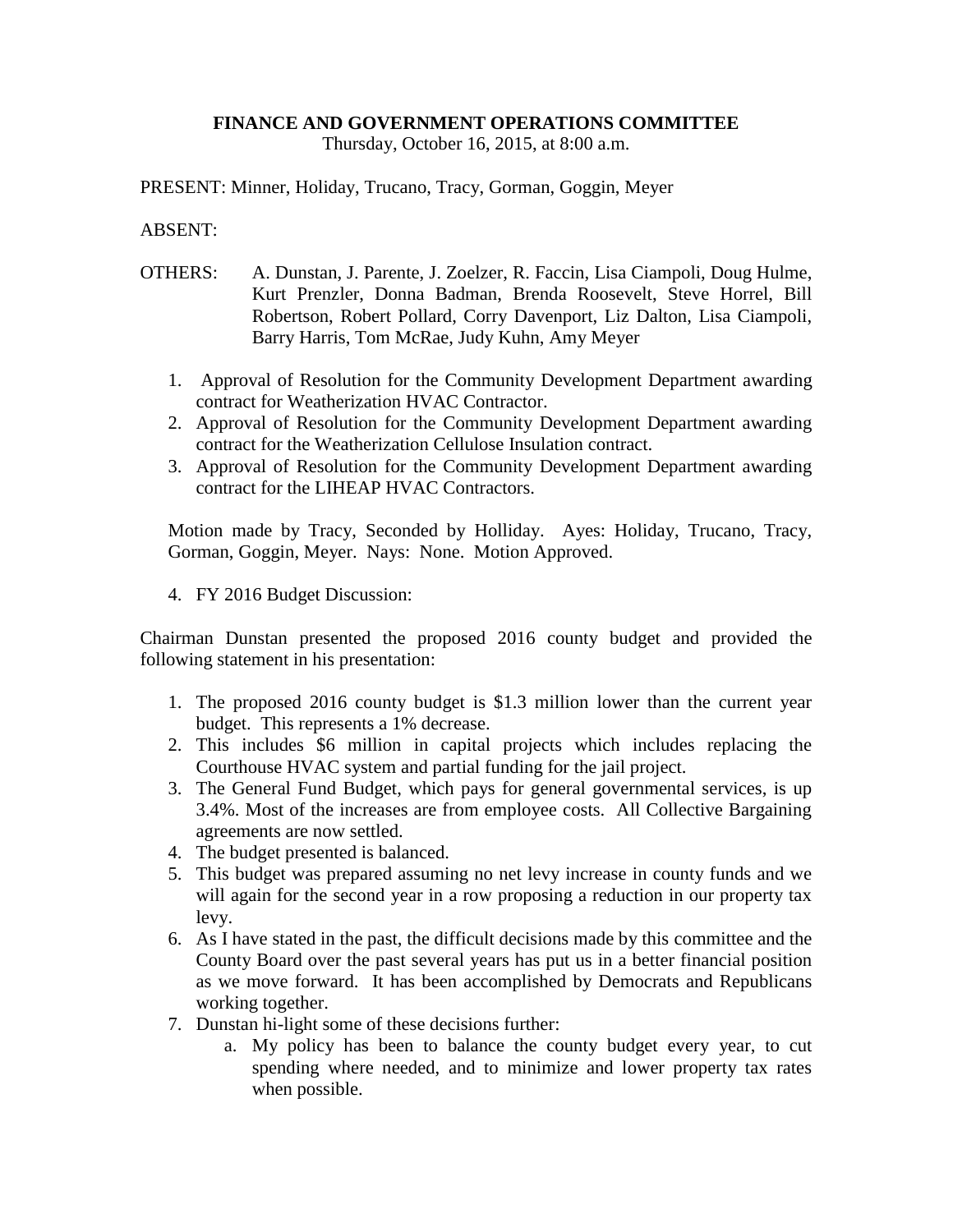- b. The county is operating with 322 fewer employees (since becoming Chairman). This is a reduction of 25% of our workforce.
- c. The General Operating Fund is just now (in 2015) returning to its same operating level since 2008 (pre-recession). Budget cuts made in 2009 helped carry us for seven budget years. During this time we absorbed inflationary increases including our largest cost in operating county government (wages and benefits).
- d. We lowered property taxes last year and will lower them again this year. We have lowered property taxes and will continue to do so when possible. But like our cost reductions, we will do this very deliberately and will not jeopardize public safety and critical services to our residents. To do otherwise would be wreck less. There is also a very strong chance that a budget deal will be reached in Springfield that will result in a multi-year property tax freeze.
- e. Madison County Government is 100% Debt Free and enjoys a strong bond rating.
- f. We are trying to be good stewards of tax dollars. The budgets we present represent a fair deal for our taxpayers.
- 8. The establishment of the county budget is a collaboration of elected officials, department heads, and the county board. These folks do a good job in managing their departments in a cost effective manner. When we needed to reach back and cut during the great recession, we had a great deal of cooperation. The County Board does work together for the betterment of our taxpayers.
- 9. We have been streamlining county government for several years. The county workforce is 25% smaller during my time in this position. When I became Chairman, we had 1,262 county employees. Today we have 945, a reduction of 322 employees. Mr. Prenzler goes around touting his budget savings. What you really did in your department was eliminate four or five positions. I, and this County Board, have been streamlining county government for years and much greater than five positions.
- 10. We have done this through careful and deliberate cost reductions without jeopardizing public safety and services our taxpayers demand.
- 11. We have lowered property taxes and will continue to do so when possible. But like our cost reductions, we will do this very deliberately and will not jeopardize public safety and critical services to our residents. To do otherwise would be wreck less.
- 12. There is a very real chance that the state budget compromise will result in a property tax freeze for local government. There are other sources of local funding that the state is looking at, such as our share of income tax revenue. We will continue to approach our budgetary process in a very deliberate and responsible manner.